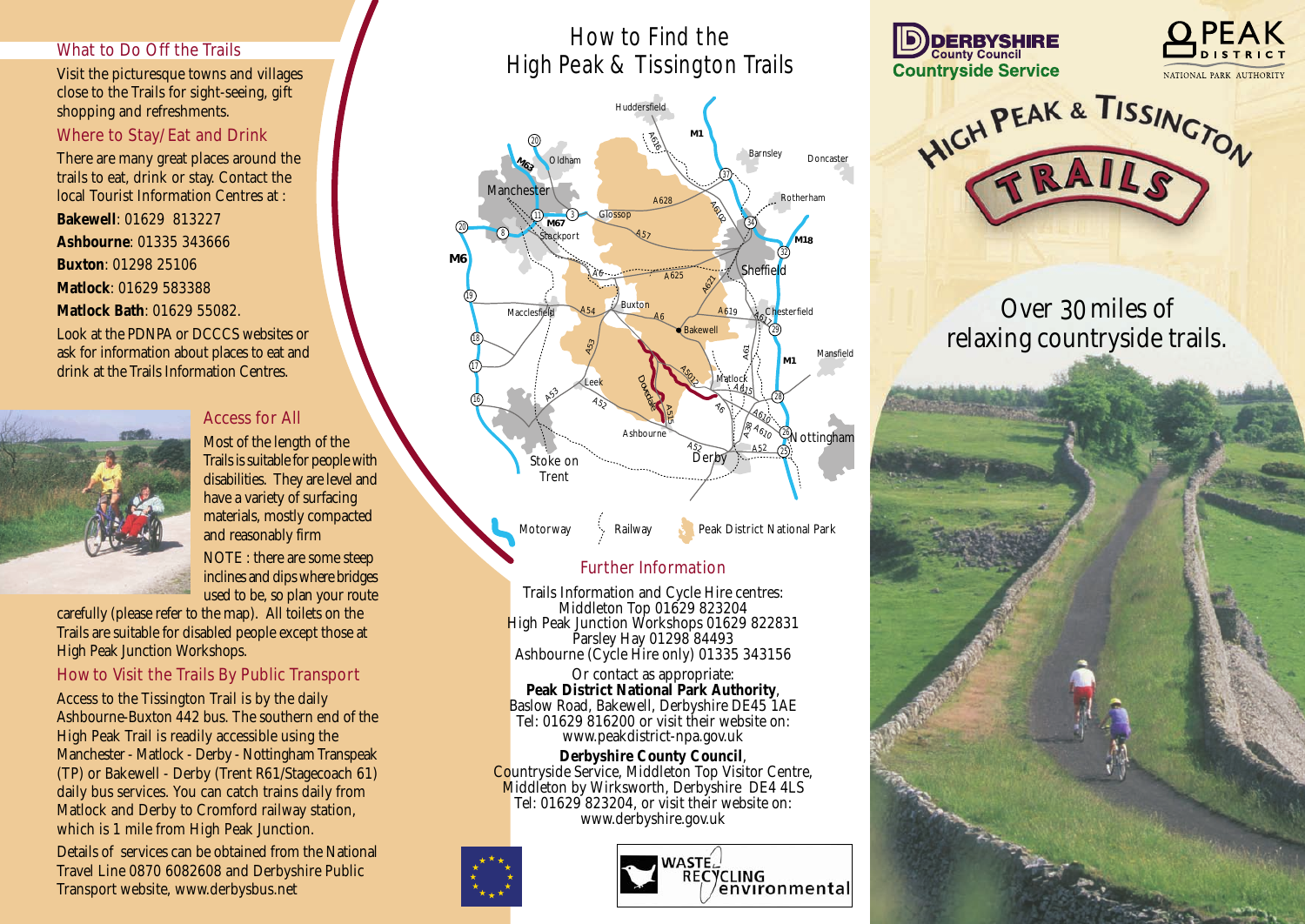### **Discovering the High Peak & Tissington Trails**

The High Peak Trail runs for  $17^{1/2}$  miles from High Peak Junction, near Cromford to Dowlow 6 miles south of Buxton. At Parsley Hay it is joined from the south by the Tissington Trail, which runs for 13 miles from Ashbourne.

#### **From Track to Trail**

The High Peak and Tissington Trails were formerly the Cromford and High Peak, and the Ashbourne Buxton railway lines.

The **Cromford and High Peak** Line, was a very early railway built between 1825-30 on canal principles. The **Ashbourne - Buxton** Line was built at the end of the great age of railway building. Both lines were closed, for the most part by 1967 and re-opened as Trails by 1971.

#### **How to Use the Trails**

You can walk, cycle or ride a horse on the trails all year round. Why not create your own circular route by incorporating the trails into the existing network of public footpaths, bridleways and roads, using the White Peak Ordnance Survey map, (Outdoor Leisure 24). Use circular walks leaflets available at Middleton Top and High Peak Junction Workshops Information Centres.

*Cromford & High Peak railway, Friden.*





#### *Tissington Trail*

**Why Not Bike It!** Visitors wishing to explore the Trails by cycle may hire

cycles. Free cycle hire leaflets are available from all Information Centres, or email: cyclehire@peakdistrict.org

#### **How to keep safe on the Trails**

The traffic free Trails are used by cycles, walkers and horse riders. Please consider other users at all times. Please do not race or gallop along the trail.

Cyclists give way to pedestrians - keep to the left of the trail and overtake others in single file. Please ring your bell or give a warning when approaching others from behind, so that they will know that you are there.

#### **What to see on the Trails**

Visitors can enjoy fantastic scenic views through the limestone countryside of the White Peak. Visit in spring and summer to see the wild flowers which attract many birds and insects.

You can also glimpse the railway's past at the 'old wharfs', 'engine houses' and 'workshops'. Look out for sculpted benches and the mural at Friden brickworks. Enjoy an audio tour at High Peak Junction Workshops.

Find out more by reading the Trail interpretation panels and visiting the Trails Information Centres.

*Mole carving on the Tissington Trail at Ruby Wood*

#### **Events on the Trails**

Join in, as an individual, group or school, special countryside events and activities organised by the Peak District National Park Authority (PDNPA) and the Derbyshire County Council Countryside Service (DCCCS). These include guided walks, cycle rides, tours of Middleton Top Engine House and High Peak Junction Workshops (see Further Information).

Organised events, such as sponsored walks, need permission from the PDNPA or the DCCCS.



*Hartington Signal box*

#### **Who Manages the Trails?**

The Trails are managed by Wardens and Rangers employed by PDNPA and the DCCCS. You may see them drystone walling, fencing and managing woodland. They are knowledgeable about the Trails and the surrounding areas so please ask for any assistance you need.